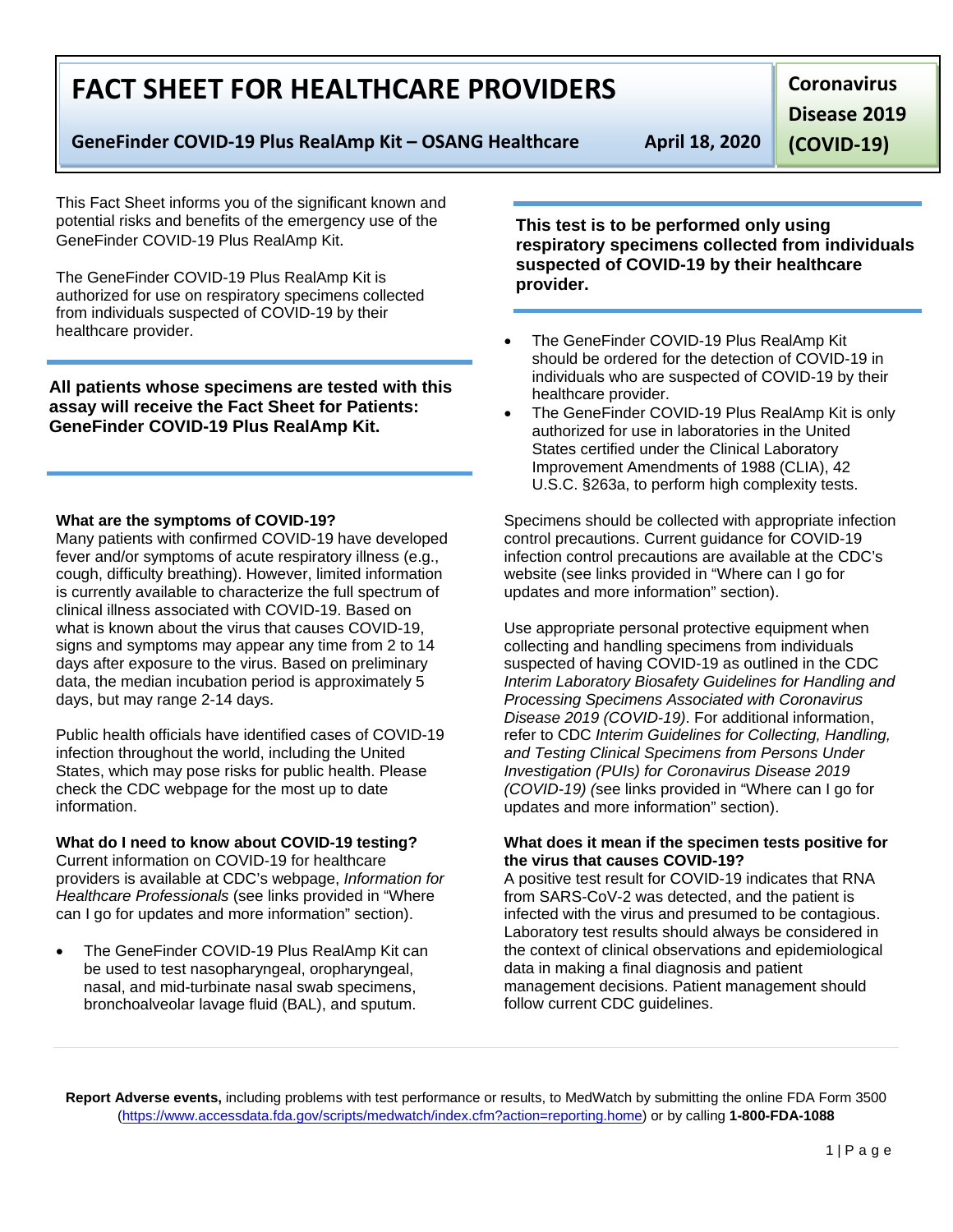**Report Adverse events,** including problems with test performance or results, to MedWatch by submitting the online FDA Form 3500 [\(https://www.accessdata.fda.gov/scripts/medwatch/index.cfm?action=reporting.home\)](https://www.accessdata.fda.gov/scripts/medwatch/index.cfm?action=reporting.home) or by calling **1-800-FDA-1088**

# **FACT SHEET FOR HEALTHCARE PROVIDERS**

## **GeneFinder COVID-19 Plus RealAmp Kit – OSANG Healthcare April 18, 2020**

**Coronavirus Disease 2019 (COVID-19)**

The GeneFinder COVID-19 Plus RealAmp Kit has been designed to minimize the likelihood of false positive test results. However, in the event of a false positive result, risks to patients could include the following: a recommendation for isolation of the patient, monitoring of household or other close contacts for symptoms, patient isolation that might limit contact with family or friends and may increase contact with other potentially COVID-19 patients, limits in the ability to work, the delayed diagnosis and treatment for the true infection causing the symptoms, unnecessary prescription of a treatment or therapy, or other unintended adverse effects.

All laboratories using this test must follow the standard testing and reporting guidelines according to their appropriate public health authorities.

#### **What does it mean if the specimen tests negative for the virus that causes COVID-19?**

A negative test result for this test means that SARS-CoV-2 RNA was not present in the specimen above the limit of detection. However, a negative result does not rule out COVID-19 and should not be used as the sole basis for treatment or patient management decisions. A negative result does not exclude the possibility of COVID-19.

When diagnostic testing is negative, the possibility of a false negative result should be considered in the context of a patient's recent exposures and the presence of clinical signs and symptoms consistent with COVID-19. The possibility of a false negative result should especially be considered if the patient's recent exposures or clinical presentation indicate that COVID-19 is likely, and diagnostic tests for other causes of illness (e.g., other respiratory illness) are negative. If COVID-19 is still suspected based on exposure history together with other clinical findings, re-testing should be considered by healthcare providers in consultation with public health authorities.

Risks to a patient of a false negative include: delayed or lack of supportive treatment, lack of monitoring of infected individuals and their household or other close contacts for symptoms resulting in increased risk of

spread of COVID-19 within the community, or other unintended adverse events.

## **What is an EUA?**

The United States (U.S.) FDA has made this test available under an emergency access mechanism called an Emergency Use Authorization (EUA). The EUA is supported by the Secretary of Health and Human Service's (HHS's) declaration that circumstances exist to justify the emergency use of in vitro diagnostics (IVDs) for the detection and/or diagnosis of the virus that causes COVID-19.

An IVD made available under an EUA has not undergone the same type of review as an FDA-approved or cleared IVD. FDA may issue an EUA when certain criteria are met, which includes that there are no adequate, approved, available alternatives, and based on the totality of scientific evidence available, it is reasonable to believe that this IVD may be effective in the detection of the virus that causes COVID-19.

The EUA for this test is in effect for the duration of the COVID-19 declaration justifying emergency use of IVDs, unless terminated or revoked (after which the test may no longer be used).